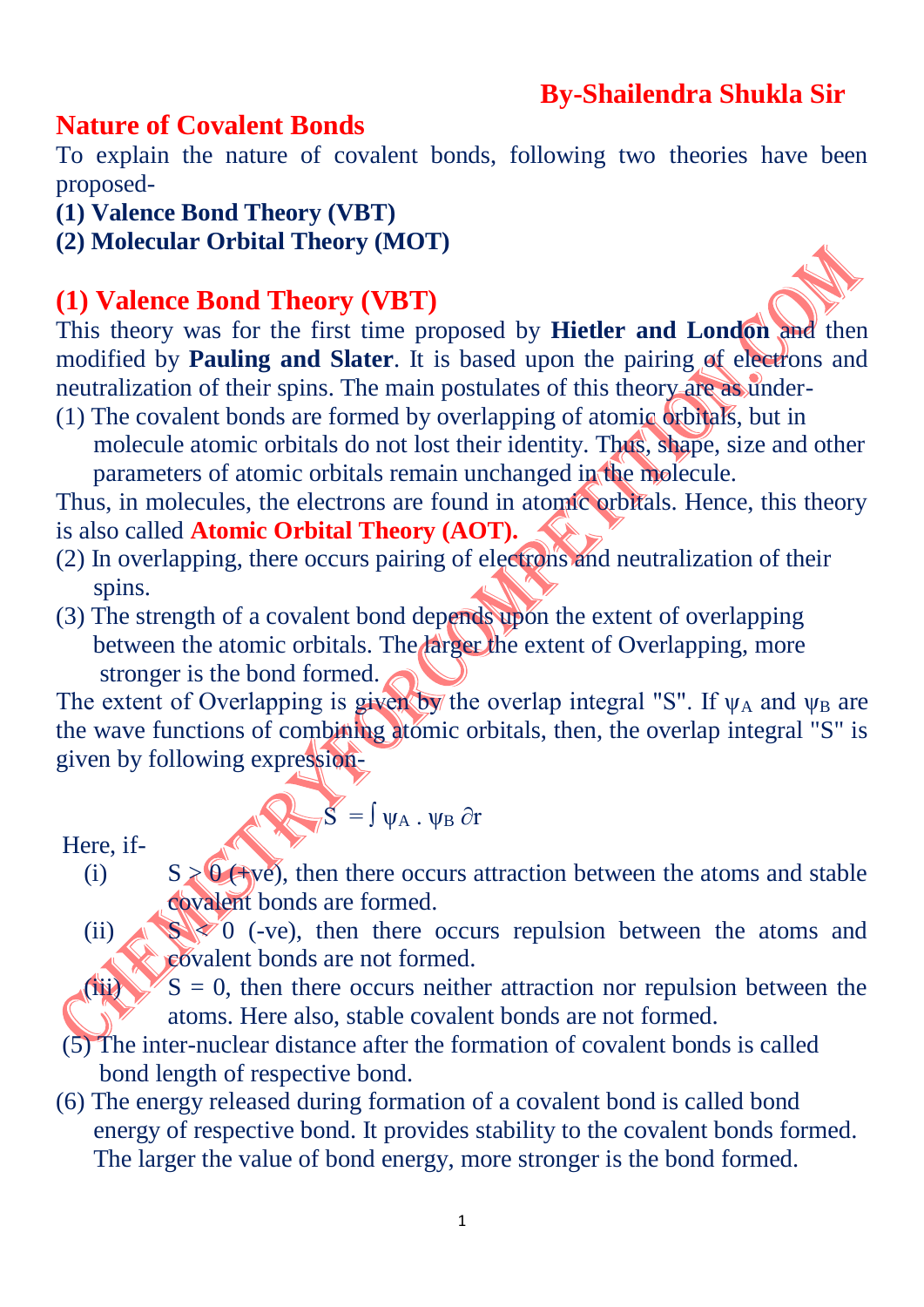## **Limitations of VBT**

This theory successfully explains the formation of molecules like  $H_2$ ,  $Cl_2$ ,  $NH_3$ , CH<sup>4</sup> etc. However, it has following limitations-

- (1) It could not explain the formation of odd election molecule ions like  $H_2^+$ molecule ion.
- (2) It could not explain the magnetic behaviour of molecules. For example, according to this theory,  $O_2$  molecule should not contain any unpaired election and therefore, it should be diamagnetic in nature. However, in practice, it is found to be paramagnetic.
- (3) It does not give any idea about resonance.

### **Energy Profile of Covalent Bonds**

The covalent bonds are formed by overlapping of atomic orbitals. Here, two halffilled atomic orbitals having elections with opposite spin, come close together, share some common space and their unpaired elections get paired up in the shared space. Thus, covalent bond gets formed.

If inter-nuclear distance (r) of combining atoms are plotted against potential energy of the system, following curves are obtained-



From the curves, it is clear that-

- (1) When  $r = \infty$ , there occurs neither attraction nor repulsion between the atoms. Hence, potential energy of the system is zero.
- (2) When orbitals contain elections with opposite spin, attraction between the atoms increases with decrease of inter-nuclear distance (r). Hence,